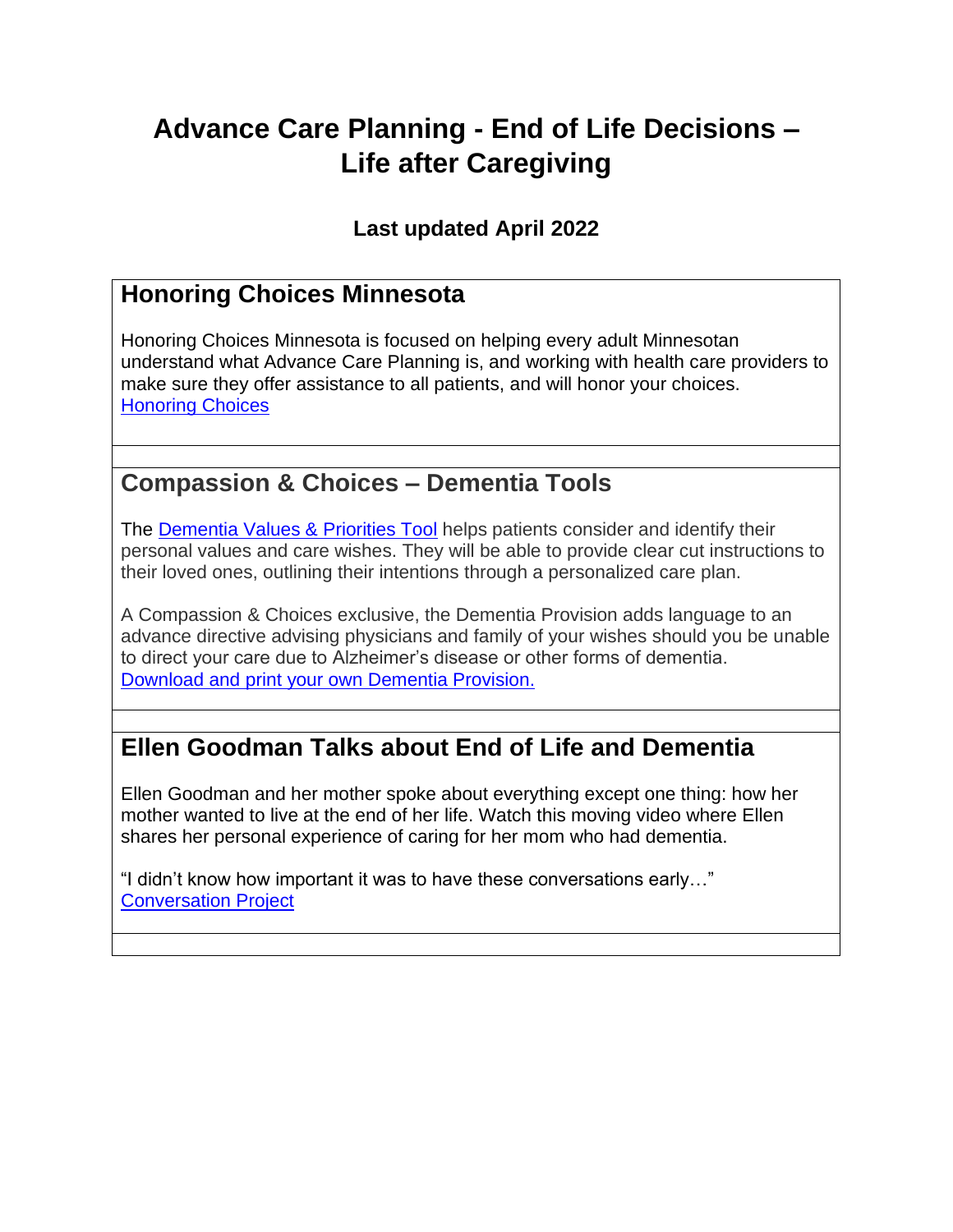## **Conversation Starter Kits for Healthcare Directives**

**Conversation Starter Kit for Families and Loved Ones of People with Alzheimer's Disease or Other Forms of Dementia** [Dementia Family Starter Kit](https://theconversationproject.org/starter-kits/#alzheimers-kit)

**Your Conversation Starter Kit** [Conversation Starter Kit](https://theconversationproject.org/wp-content/uploads/2017/02/ConversationProject-ConvoStarterKit-English.pdf)

**Who Will Speak for You? How to choose and be a Health Care Proxy** [Health Care Proxy](https://theconversationproject.org/wp-content/uploads/2017/03/ConversationProject-ProxyKit-English.pdf)

## **Go Wish cards**

Go Wish cards is a simple tool to help anyone articulate their end-of-life wishes enabling easy, trusting, "what do I want" discussions at any stage of life. Working together, we help you overcome this tough, but most necessary conversation - making it simple for you to make sure that your families, professionals and caretakers honor your wishes and help you embrace the life you want.

Play the Go Wish [On-line Interactive Version](http://www.gowish.org/gowish/gowish.html) for FREE

## **The Role of Palliative Care in a COVID-19 Pandemic**

**Palliative Care Strengths Such as Communication, Advance Care Planning, and Symptom Management, Needed Now More Than Ever** 

Blog post by the Executive Director of the California State University Shiley Institute for Palliative Care.

[Palliative Care and COVID-19](https://csupalliativecare.org/palliative-care-and-covid-19/)

### **POLST (Physician/Provider Orders for Life-Sustaining Treatment)**

#### **Minnesota POLST and COVID 19**

Basic discussion about the value of a POLST during the pandemic. [MN POLST and COVID-19](https://www.mnmed.org/getattachment/advocacy/improving-health-of-minnesotans/POLST/POLST-AND-Covid-19-Final-4-6-20-2.pdf.aspx?lang=en-US)

#### **POLST Basics - An Overview of Important Treatment Decisions**

This [video](https://youtu.be/ci7KlDJQpFU) is an overview of the Indiana POLST form, which is very similar in content to the Minnesota POLST form. Patients and families are encouraged to watch this video to understand the basics of the POLST form. The video is designed for people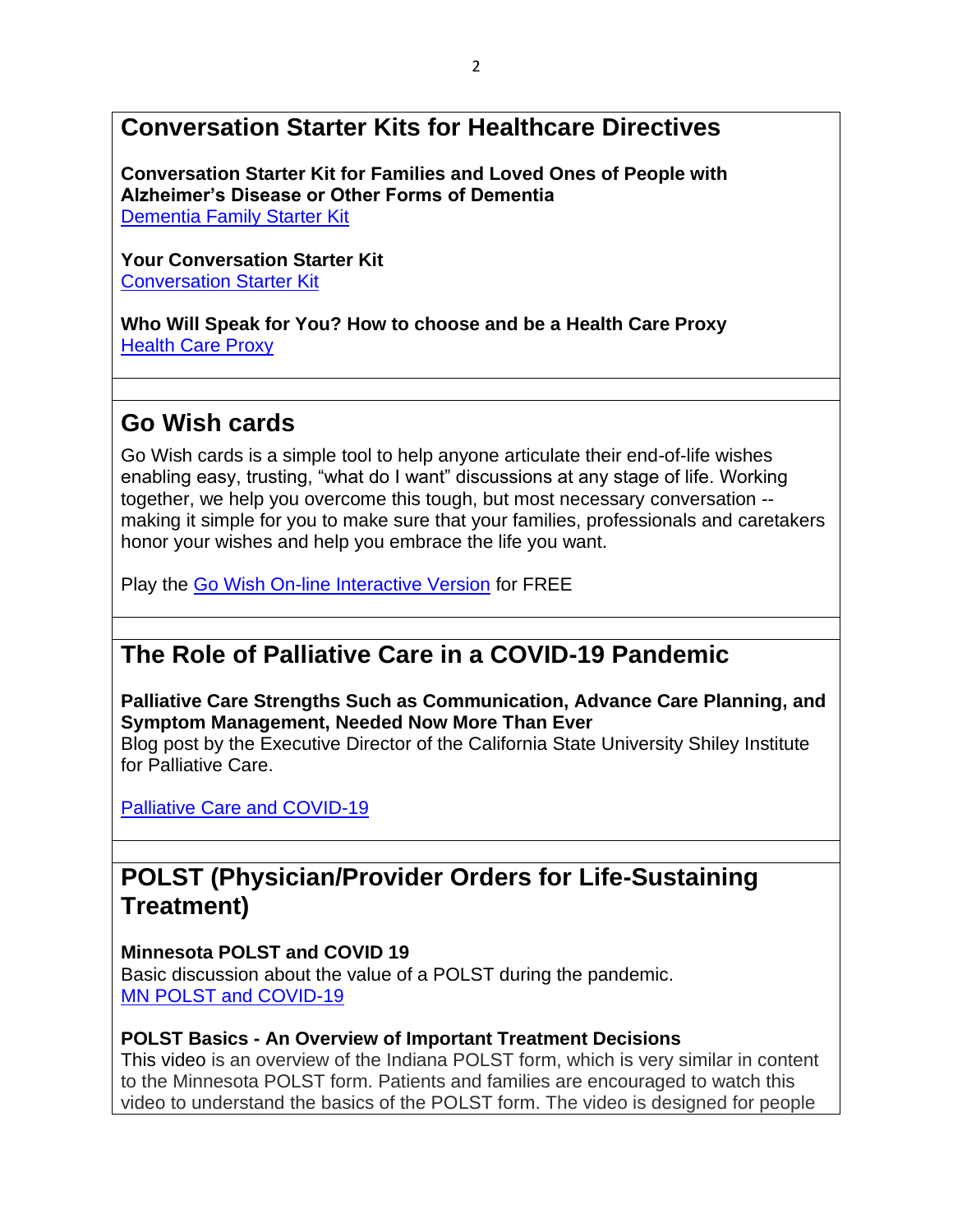with advanced illness or frailty and their family members. It provides an overview of important treatment decisions in order to prepare a patient for a for POST (Physician Orders for Scope of Treatment) discussion with his or her medical provider. [POLST Basics](https://www.youtube.com/watch?v=ci7KlDJQpFU&feature=youtu.be)

#### **POLST (Provider Orders for Life-Sustaining Treatment)**

Link to Minnesota POLST form [MN POLST Form](https://www.mnmed.org/getattachment/advocacy/improving-health-of-minnesotans/POLST/POLST-Form.pdf.aspx?lang=en-US)

#### **POLST Minnesota: Information for Patients and Family Members** [MN POLST Info for Patients and Families](https://www.mnmed.org/getattachment/advocacy/improving-health-of-minnesotans/POLST/FINAL-POLST-for-patients-and-families-nov-2017.pdf.aspx?lang=en-US)

**POLST Fundamentals**

Overview and links to information about the POLST and its use. [National POLST program overview and links](https://polst.org/about-the-national-polst-paradigm/what-is-polst/)

#### **POLST Minnesota: Frequently Asked Questions**

[MN POLST Frequently Asked Questions](https://www.mnmed.org/getattachment/advocacy/improving-health-of-minnesotans/POLST/FINAL-POLST-general_FAQs-Oct-2017.pdf.aspx?lang=en-US)

## **What is an End-of-Life Doula?**

Also known as a death doula or death midwife, end-of-life doulas provide care and support to those transitioning through the dying process. For the dying patient, they may provide emotional, physical, and spiritual support and help address the patient's wants and needs during the final days of life. They may also assist with logistical tasks, not limited to creating a death plan, planning a memorial service, and organizing a legacy project for future generations. An end-of-life doula may also offer support for family members during their loved one's dying process and offer grief support afterwards.

[End w](https://www.endwithcare.org/blogs/FullPost.php?id=25&gclid=CjwKCAjwkPX0BRBKEiwA7THxiBvqaLnF21uGgIIgXsdFFbob-AeeB6D_a755UBCnVbNVjS4l3mGXNBoCQ0MQAvD_BwE)ith Care

### **Minnesota Death Collaborative**

The Minnesota Death Collaborative is your resource for bridging the gap from life to death, for navigating the journey, and for reconnecting to the natural aspects of death. They also have useful resources to help cope with end-of-life decisions during the pandemic.

[Minnesota Death Collaborative](https://www.mndeathcollaborative.com/)

[MN Death Collaborative COVID-19 Resources](https://www.mndeathcollaborative.com/covid19_resources.html)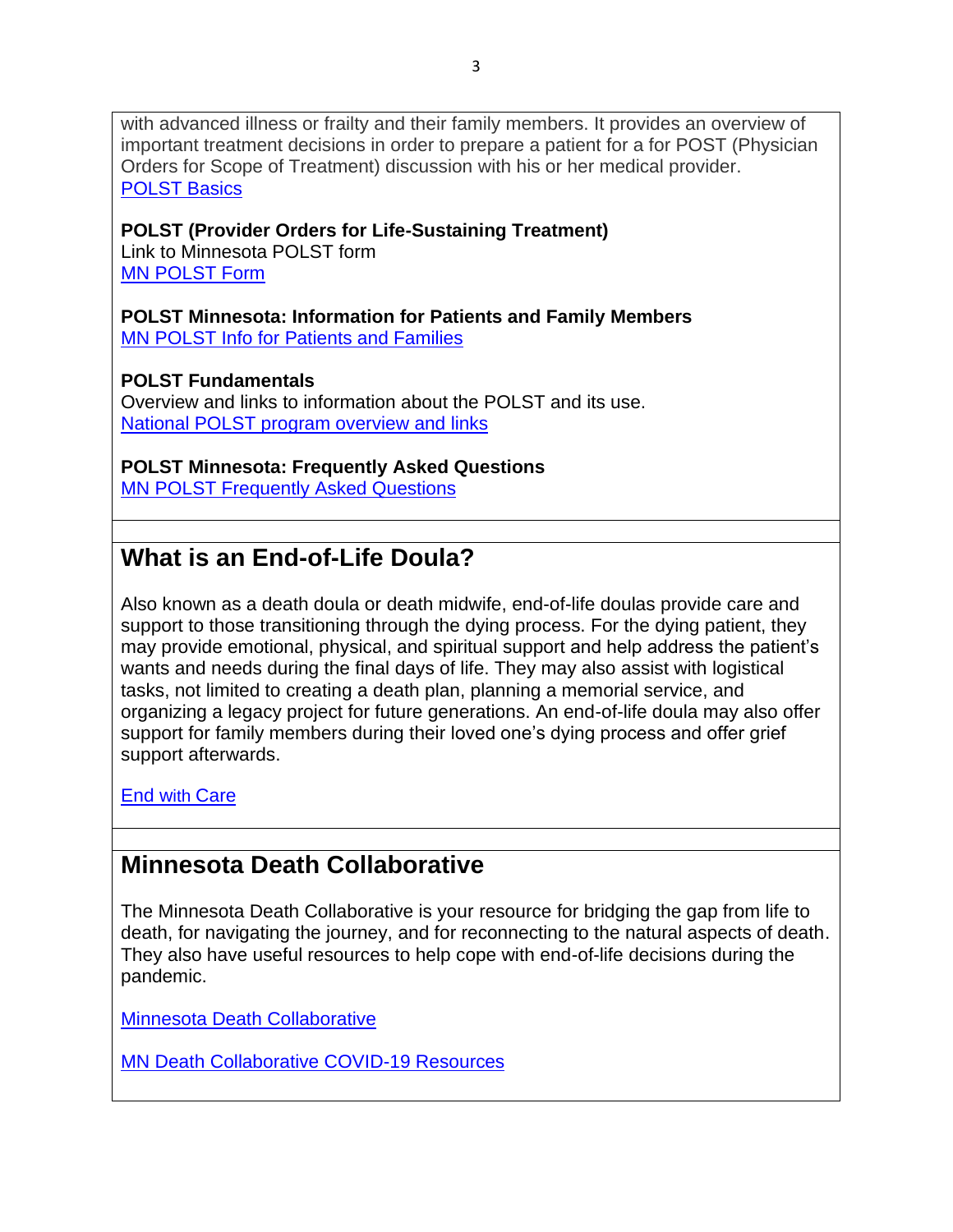[End-of-Life Doula Hotline](https://www.mndeathcollaborative.com/doula_hotline.html) 

#### **1-888-351-8999 Free & Confidential**

COVID-19 has put issues of life and death front and center in our lives, leaving many shocked and struggling. The Minnesota Death Collaborative launched this hotline to connect you with experienced, trained end-of-life doulas who can listen compassionately and equip you with resources.

Call if you are:

- Feeling anxious about a sick or dying loved one
- Worrying about completing important end of life plans
- Supporting a loved one facing serious illness or death in a home, hospital or facility
- Wanting to honor and celebrate the life of a loved one who has died
- Struggling with feelings of grief over the loss of a loved one

## **Brain Support Network – Brain Donation**

Arrange to donate your brain or a loved one's brain in order to obtain a confirmed diagnosis (from an autopsy report), and to support research into the causes, treatments, and cures for neurodegenerative disorders.

The Brain Support Network helps you arrange for a brain donation even if you are not enrolled in a current research study. Today, brain banks focused on neurodegenerative diseases are interested in brain donation from persons with diagnoses such as Lewy Body Dementia, Progressive Supranuclear Palsy, Multiple System Atrophy, Corticobasal Degeneration, Parkinson's Disease, Frontotemporal Dementia, etc.

See the Brain Support Network [FAQ](https://www.brainsupportnetwork.org/brain-donation/brain-donation-faq#eligibility) for more about eligibility.

**Whether you are planning in advance or thinking about this when the end of life may be days away, thank you for considering brain donation!**

[Brain Support Network](https://www.brainsupportnetwork.org/)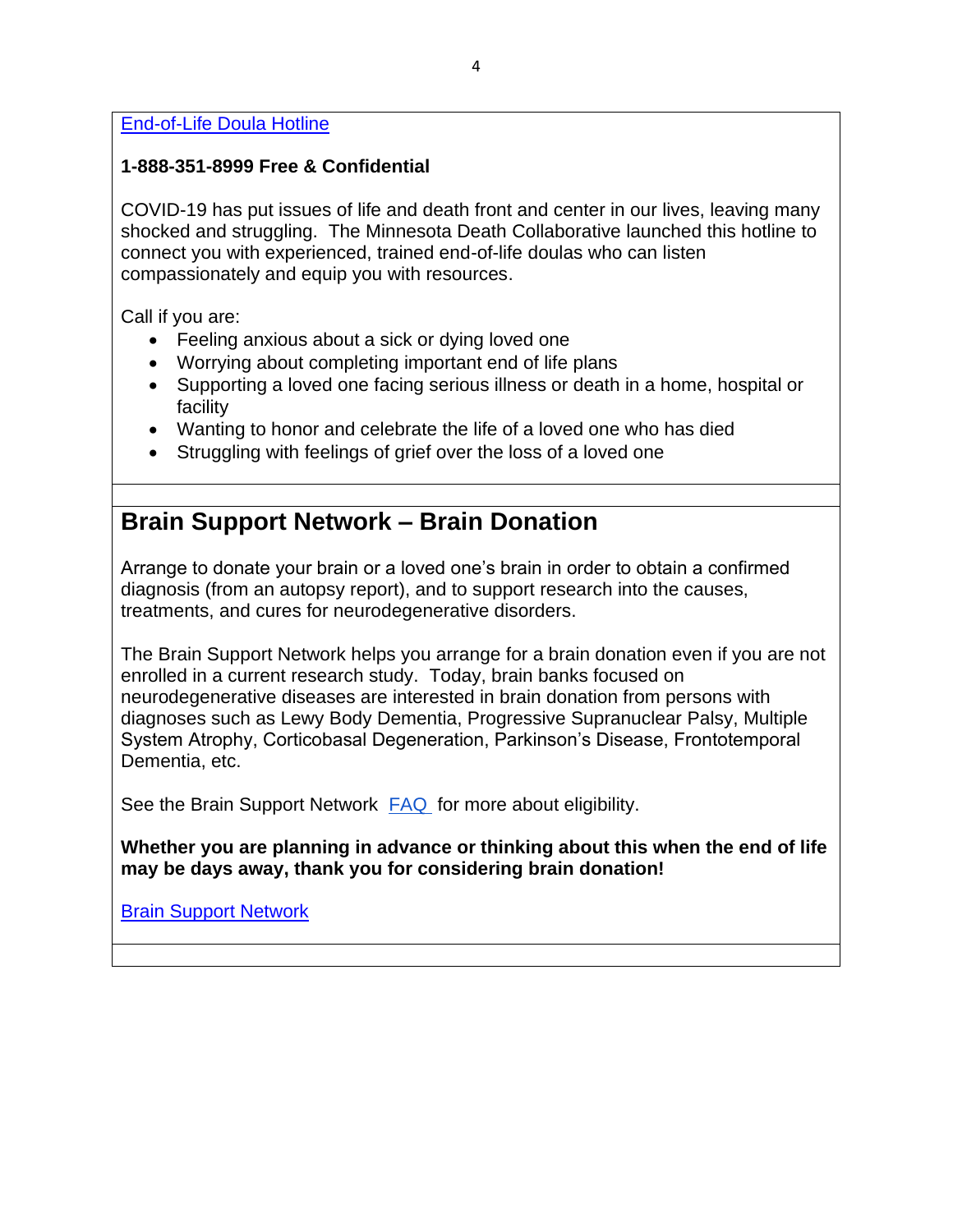## **Brain Autopsy Program**

HealthPartners Center for Memory and Aging

Having a loved one with memory loss or dementia can be devastating. There are unanswered questions about what caused the illness and whether it will affect other family members. A brain autopsy is often the only way to determine what disease caused the dementia symptoms.

A brain autopsy is important to:

- Get a clear diagnosis of the disease and provide a sense of closure
- Provide an accurate medical history for family members.
- Improve future research and treatments.

Fees start at \$875, but costs vary depending upon the location of death. When prearranged, there should be no delay for typical funeral arrangements. The procedure will be performed within 24 hours of death. There are no obvious marks from a brain autopsy, which allows for an open casket funeral. No one will know unless you tell them. A confidential report is sent to authorized family members 4-5 months after the procedure.

#### **For more information, please 651-495-6565**

### **Former Dementia Caregiver Re-Entry Group**

Find the "New" you after caregiving. In an informal setting, share with others who have had a similar journey. This is an opportunity to move past the grief and loss to reclaim "you", and create a meaningful life beyond your caregiver role. Experienced facilitators will coordinate and offer referrals and resources as needed. Interested people can join the virtual Zoom meeting via computer or telephone.

Contact Warren Wolfe at 612-791-5316 or email [warren.wolfe11@gmail.com.](mailto:warren.wolfe11@gmail.com)

### **St. Anthony Park Bereavement Support Group**

When: First Thursday of every month Time: 10-11:30 AM Where: Online through Zoom!

Email Pastor Victoria Wilgocki at pastor@sapucc.org for the Bereavement Support Group link. Sponsored by: SAP United Church of Christ, SAP Lutheran Church, St. Matthew's Episcopal Church, Peace Lutheran Church and St. Anthony Park Area Seniors. No obligation.